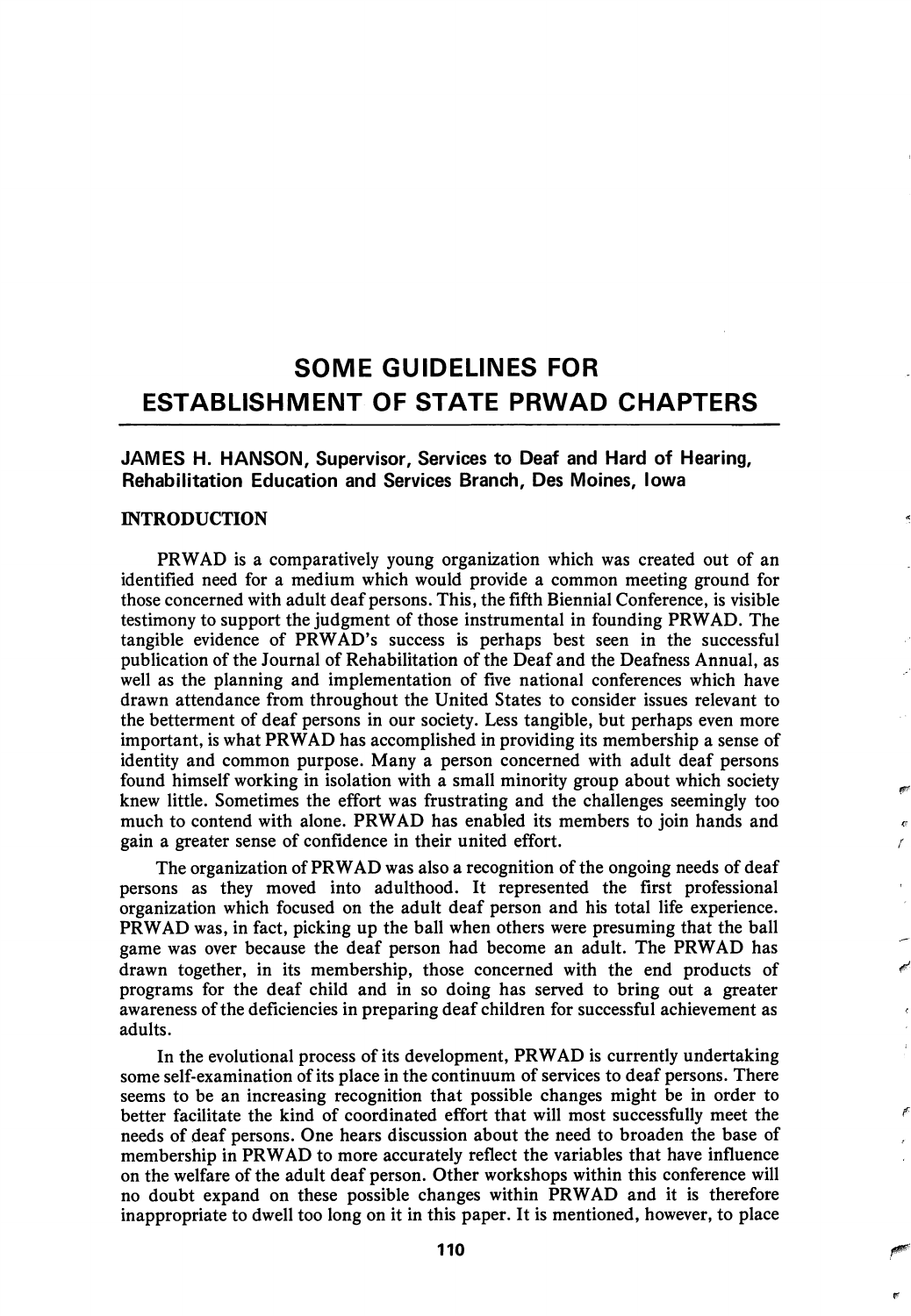the discussion of state chapters in the context of the historical development of PRWAD.

It will be the intent of this paper to offer some rationale for the establishment of State PRWAD Chapters, to suggest ways that such chapters might be organized and to consider some problem areas that might be encountered in the formation of a successful state chapter.

#### Rationale for State Chapters

The rationale to be considered here should not be viewed as an all-inclusive list of reasons to support the concept of state chapters. Neither should the order of the rationale offered be construed as a ranking of importance. These are offered only to stimulate some thought regarding the feasibility and value of state chapters.

1. To more effectively meet local needs. Here we have the recognition that states may have unique priorities which can better be identified and met through the activities of a state PRWAD chapter. 2. To foster support for the National organization of PRWAD. The recent cutbacks of federal support for PRWAD make it essential that the National PRWAD have a broad base of membership support in order to carry out its program effort. This membership growth can be much enhanced by the establishment of state chapters. 3. To provide a structure for action on the local level. Currently, the PRWAD has no specific channel by which it can carry its program effort to the local level. State chapters could provide this type of organizational channel. A, To provide the National PRWAD feedback on local needs. Again, state chapters could provide the channel to keep the national office closely in tune with activities taking place on the local level as well as an ongoing identification of local needs. 5. To provide greater visibility for PRWAD, A state chapter, with good leadership and an active program, will increase public awareness of the needs of the adult deaf person and will foster a better appreciation of the contribution of the National PRWAD. 6. To unite and coordinate the various groups concerned with deafness. State chapters may be in a more advantageous position to bring together the various interest groups such as parents, deaf adults and professionals in order to foster a greater cooperative effort to achieve desired goals for improving service to deaf persons.

### Methods for Organizing State Chapters

It is important to remember that it is easier to organize motivated people than it is to organize and try to motivate interest. National PRWAD was organized out of the Casework Standards Conference in St. Louis after a group with common interest was pulled together. Thus, it would seem important to get various groups interested in deaf persons together and exchanging views. Out of such a meeting will come a greater awareness of their common interest and it then becomes easier to pull them together organizationally.

It would seem logical that formation of a state chapter would begin with the existing PRWAD members within the state. From this nucleus group, the state chapter can then expand its membership through an intensive membership effort. In some states, however, the PRWAD membership is exceedingly small and in such instances it may be that membership recruitment needs to become part of the organizational effort to establish a chapter. In such instances, it is well to lay groundwork for organizing a state chapter by contacting leaders of key interest groups to gain their support. Deaf leadership, parent group leaders, key professional persons, agency directors, etc., can be critical in lending support and encouraging the development of a state chapter.